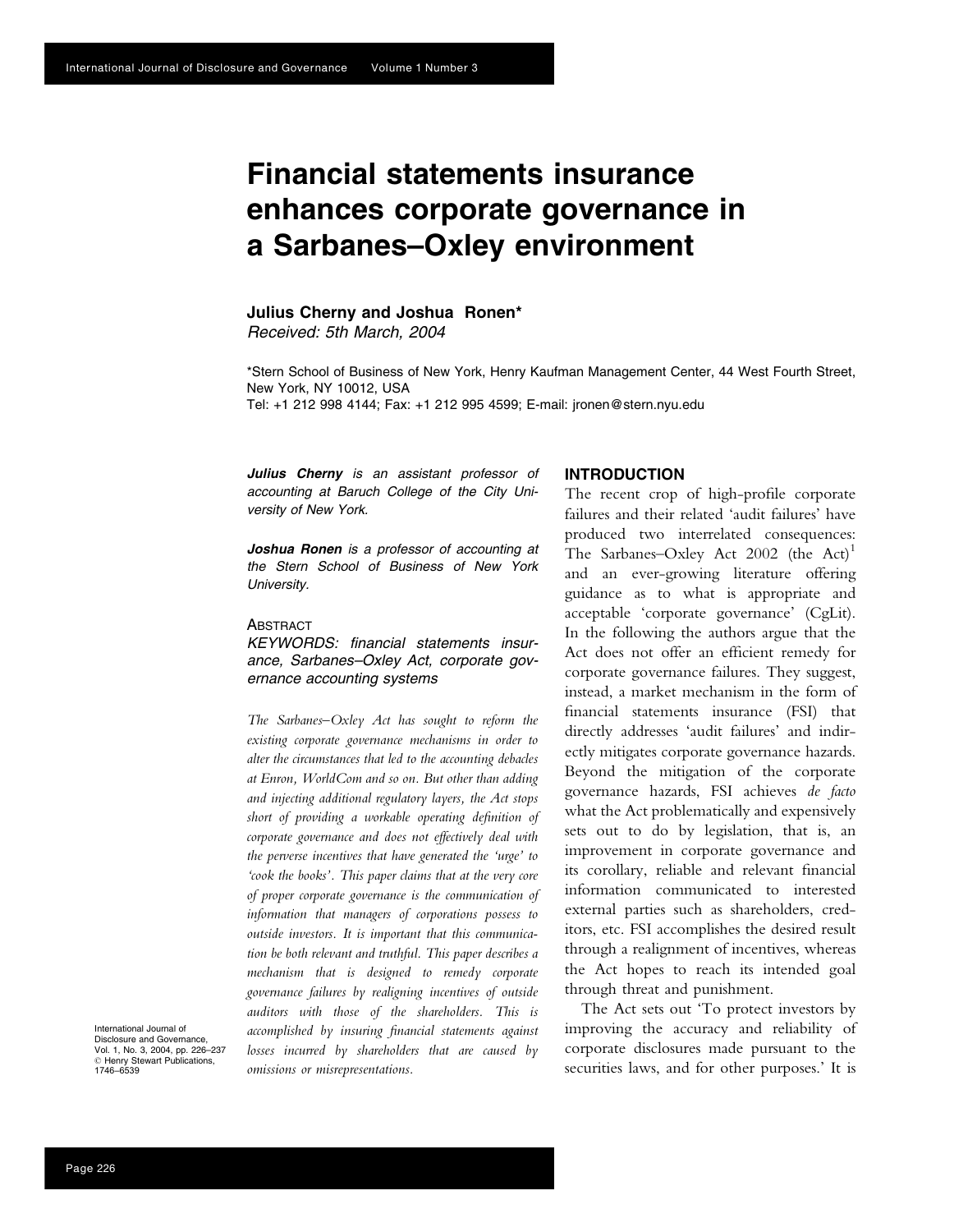reasonable to claim that the Act's approach to solving what its authors deemed to be a crisis in corporate governance is essentially structural in nature. The three major areas that were addressed by the Act that are of interest in the present instance are the establishment of the Public Company Accounting Oversight Board (PCAOB), auditor independence and corporate responsibility.

The Act seeks to address the problem it set out to solve by increased regulation and penalties, empowerment of audit committees and the reduction of the auditor's involvement with the client. The Act does not unravel the Gordian knot of the auditor/ management nexus, the ground zero of the problem: without an alteration in the auditor's incentives and the establishment of a corporate governance framework it is reasonable to believe that matters will return to the status quo ante. It is in the nature of humans that they will find workarounds for impediments and enthusiasm for matters that further their interests.

## THE ACT

The Act charges the PCAOB with the responsibility 'to protect the interests of investors and further the public interest in the preparation of informative and independent audit reports for companies the securities of which are sold to, and held by and for, public investors' (section 101 (a)).

The Act spells out the duties of the PCAOB as follows:

- Section 102: Register public accounting firms that prepare audit reports for issuers.
- . Section 103: Establish or adopt, or both, by rule, auditing, quality control, ethics, independence and other standards relating to the preparation of audit reports for issuers.
- . Section 104: Conduct inspections of registered public accounting firms.
- . Section 105: Conduct investigations and disciplinary proceedings concerning, and

impose appropriate sanctions where justified upon registered public accounting firms and associated persons of such firms.

From the above it would appear that the PCAOB has been substantially delegated the Securities and Exchange Commission's (SEC's) rule promulgation and enforcement powers. But the mere delegation of these duties and the empowerment of the PCAOB simply inject yet another layer of regulation and enforcement. It does not address the issue of corporate governance.

Section 201: It shall be unlawful for a registered accounting public accounting firm . . . to provide to . . . contemporaneously with the audit, any non-audit service including:

- (1) Bookkeeping and other accounting services.
- (2) Financial information systems design and implementation.
- (3) Appraisal or valuation services.
- (4) Actuarial services.
- (5) Internal audit outsourcing.
- (6) Management or human resource functions.
- (7) Broker or dealer or investment adviser, or investment banker services.
- (8) Legal and expert services unrelated to the audit.
- (9) Any other service that the PCAOB determines by regulation is impermissible.

Conceivably, this section was crafted to address two distinct concerns. First, additional consulting revenues may increase the auditor's dependence on any given client, and secondly, some consulting services create conflicts of interest that may bias the auditor's opinion rendered on the financial statements that partially reflect the auditor's own work (such as financial information system design and implementation). The ability of these rules effectively to ameliorate the conflict of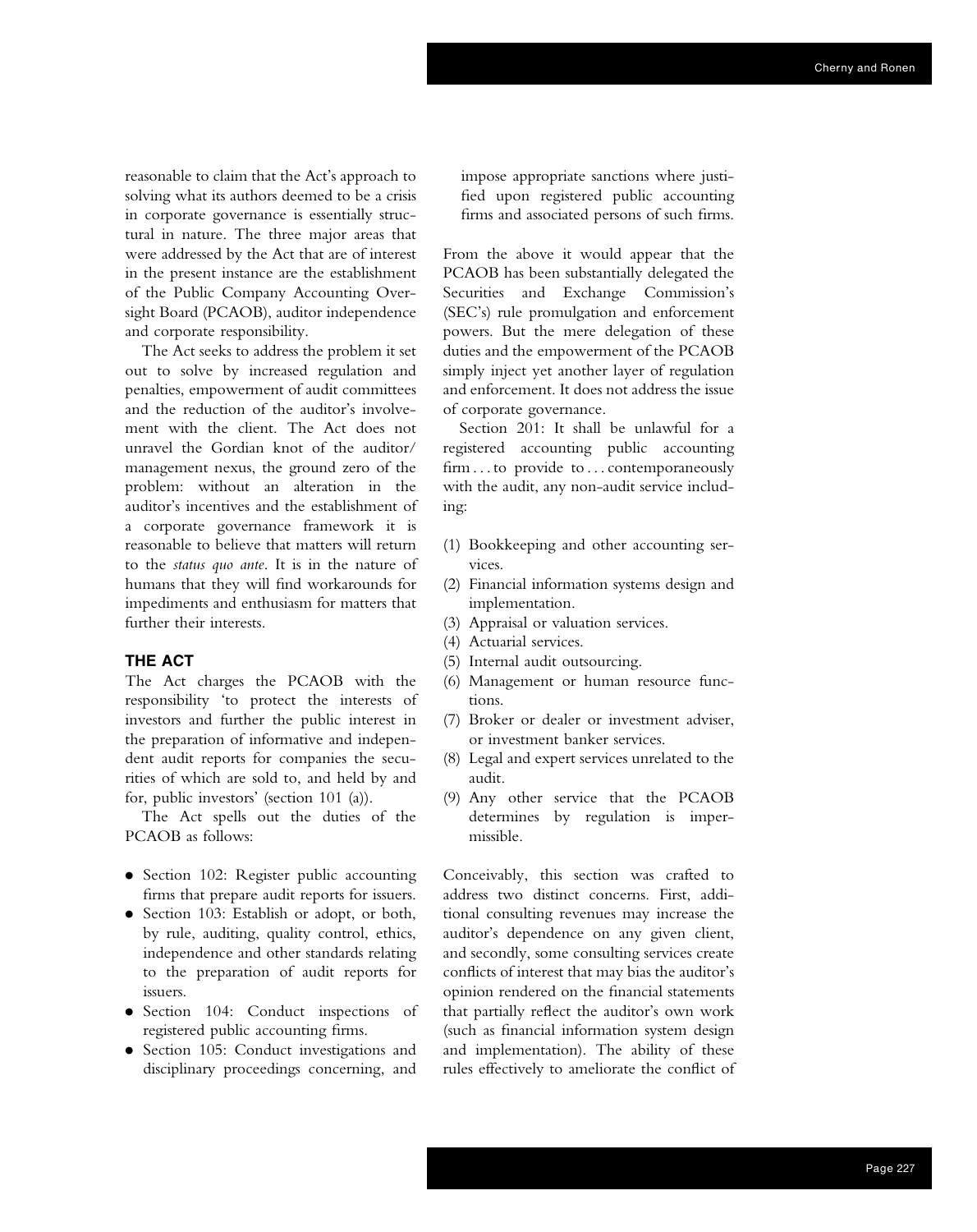interest is dubious. With respect to the first concern, an indefinite stream of audit fees continuing into the future is sufficient temptation (consider Enron's audit fees of \$25m a year). As to the second concern, a troublesome trade-off comes to mind. Rendering some of these barred consulting services endows the auditor with intimate knowledge of the client that makes him or her (paradoxically) less informationally dependent on the client's management. Barring the services therefore could potentially diminish the auditor's independence rather than enhancing it.

Section 201 attempts to remove some of the temptations that may influence the auditor, but it could be imagined that auditors would engage in a strategy that takes the form of auditing one issuer and providing prohibited services to another issuer; in the end the total market for audit and prohibited services remains the same, and the total revenue of a given firm would not appreciably change.

Section 301 mandates that 'The audit committee of each issuer, in its capacity as a committee of the board of directors, shall be directly responsible for the appointment, compensation, and oversight of the work of any registered public accounting firm employed by that issuer (including resolution of disagreements between management and the auditor regarding financial reporting) for the purpose of preparing or issuing an audit report or related work, and each such registered public accounting firm shall report directly to the audit committee.' The section continues on to stipulate and describe such matters as independence of audit committee members, procedures for resolving complaints, authority to engage advisers and funding.

But unfortunately, legislating independence of audit committee members, or for that matter, all of the board of directors' members, does not in fact make members independent in reality. Independence is an

unobservable state of mind, often generated by subtle incentives that are not affected by the Act's rules. For example, board of directors or audit committee members could have their interests aligned with the chief executive officer or the chief financial officer because they depend on the latters' recommendations for becoming members of other company boards, etc.

Section 302 mandates 'that the principal executive officer or officers and the principal financial officer or officers, or persons performing similar functions, certify in each annual or quarterly report filed or submitted . . . that'

- 1 The signing officer has reviewed the report.
- 2 Based on the officer's knowledge, that the report does not contain any material misstatement or omission rendering it misleading.
- 3 Based on the officer's knowledge, the financial statements fairly present the financial condition and results of operations for periods presented.
- 4 The signing officers are responsible for establishing and maintaining internal controls and having the internal controls evaluated within 90 days of issuing the report.

Other parts of the Act deal with enforcement and penalties against officers and directors.

It would appear that the authors of the Act have concluded that there was a need for an additional regulatory agency, with very substantial powers, to remedy the deficiencies of the SEC that already has very substantial regulatory and enforcement powers; the creation of a 'SEC Light' does not seem to be the answer.

## WHAT IS CORPORATE GOVERNANCE?

The CgLit does not provide either an operational definition of 'corporate govern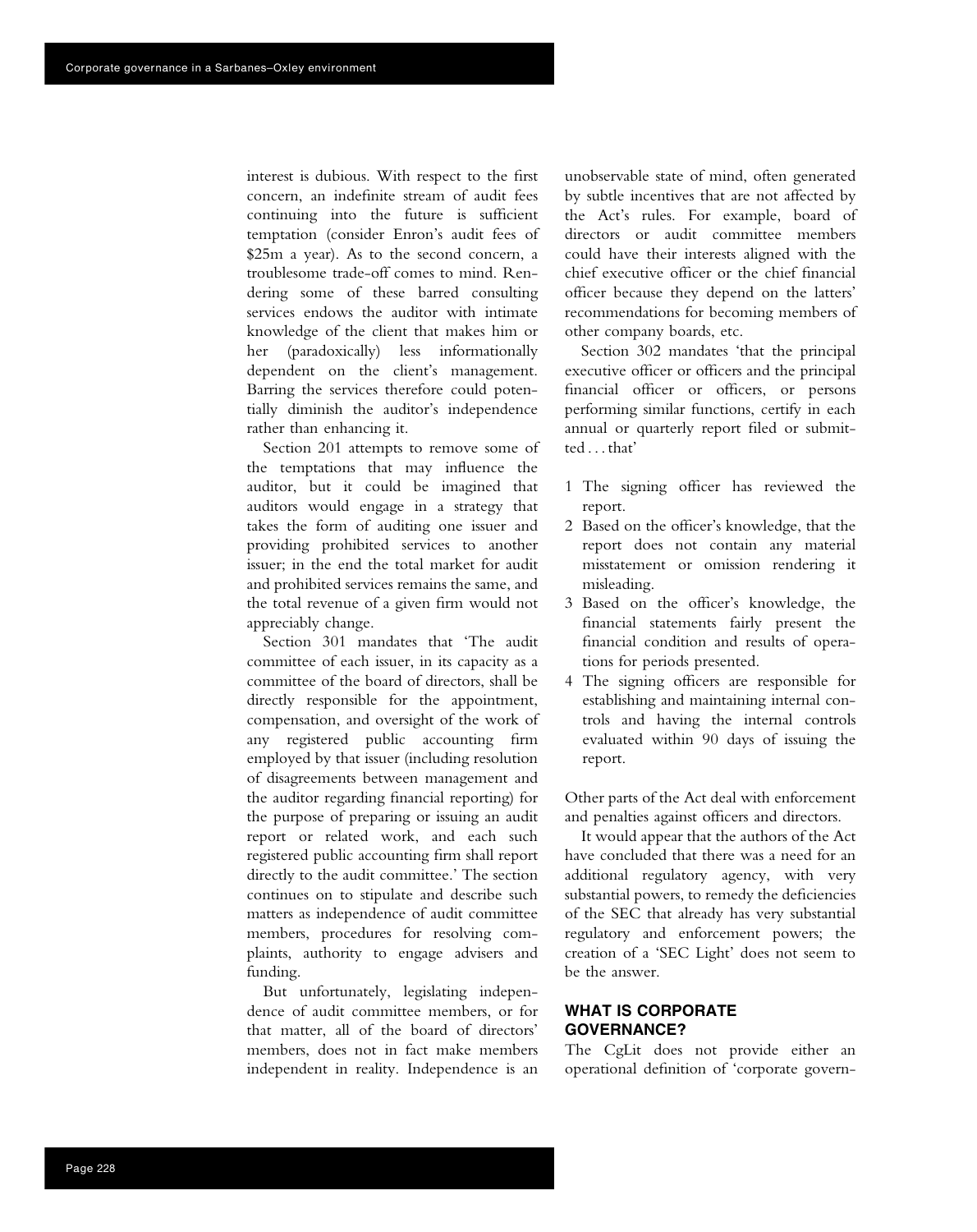ance' or a specific set of standards that could guide the behaviour of corporate officials in a way that would both fulfil their fiduciary responsibilities and bring into existence 'corporate governance'.

The Wall Street Journal on 27th October,  $2003<sup>2</sup>$  devoted a whole separate section to corporate governance. The following provides an excerpt of a few parts of the section. It is the authors' belief that the excerpts will speak for themselves and that they make the case that the words 'corporate governance' form a term in search of meaning; FSI makes a significant contribution, in operational respects, to its definition.

'The role of a corporate board member has never been more crucial — and more confusing. What exactly are directors supposed to be doing, anyway?'

'The Sarbanes–Oxley Act, which took effect in July 2002, and subsequent rules proposed by two stock exchanges have resulted in dozens of new rules and procedures that have added to directors' duties. They include more regularly scheduled meetings of independent directors separate from company management, more careful oversight of accounting by the board audit committees — and more potential liability if things go awry. But amid all the responsibilities and higher risks, there remains unanswered a simple question: What makes a good director? Boards, after all, have learned over the past two years what not to do. Now they need to figure out what to do.'

Lawrence Rout in the Editor's Note<sup>3</sup> offers the following:

'Corporate governance. It's hard to find a phrase that has generated as much attention over the past two years, and as much confusion.

We know the problems at Tyco, World-Com and Enron arose partly because of it. We know that regulators and Congress have stepped in to try to fix it. We know that shareholders are demanding more of it. We know that companies are promising to do it better.

But that still leaves an awful lot of questions. Such as: What exactly is corporate governance? Who's responsible for it? How has it changed? What reforms are ahead? And, perhaps most important, what does it mean to do it well?'

This paper will show below that FSI contributes significantly to both the emergence of 'corporate responsibility' and to a set of operational standards that, if followed, will satisfy the corporate officials' fiduciary responsibilities.

Governance is the process through which an organisation is directed, controlled and regulated. In formal organisations, governance is ultimately the responsibility of the officials at the top of the organisation's hierarchy; nevertheless, it is an organisationwide process. Governance, in general, entails the selection of goals, strategic planning, tactical implementation of the plan and eventually reporting to the organisation's stakeholders the wellbeing of the organisation as well as the results that have contributed to the change, if any, in the organisation's wellbeing that occurred over a given period of time. Jensen (2000) includes a paper by Jensen and Chew which opens up with a clear statement of the problem that underlies corporate governance:

'Corporate governance is an issue of great concern to owners of common stocks because stockholder wealth depends in large part upon the goals of people who set the strategy of the corporation. Who is the boss, and whose interests come first?' 4

They go on to say: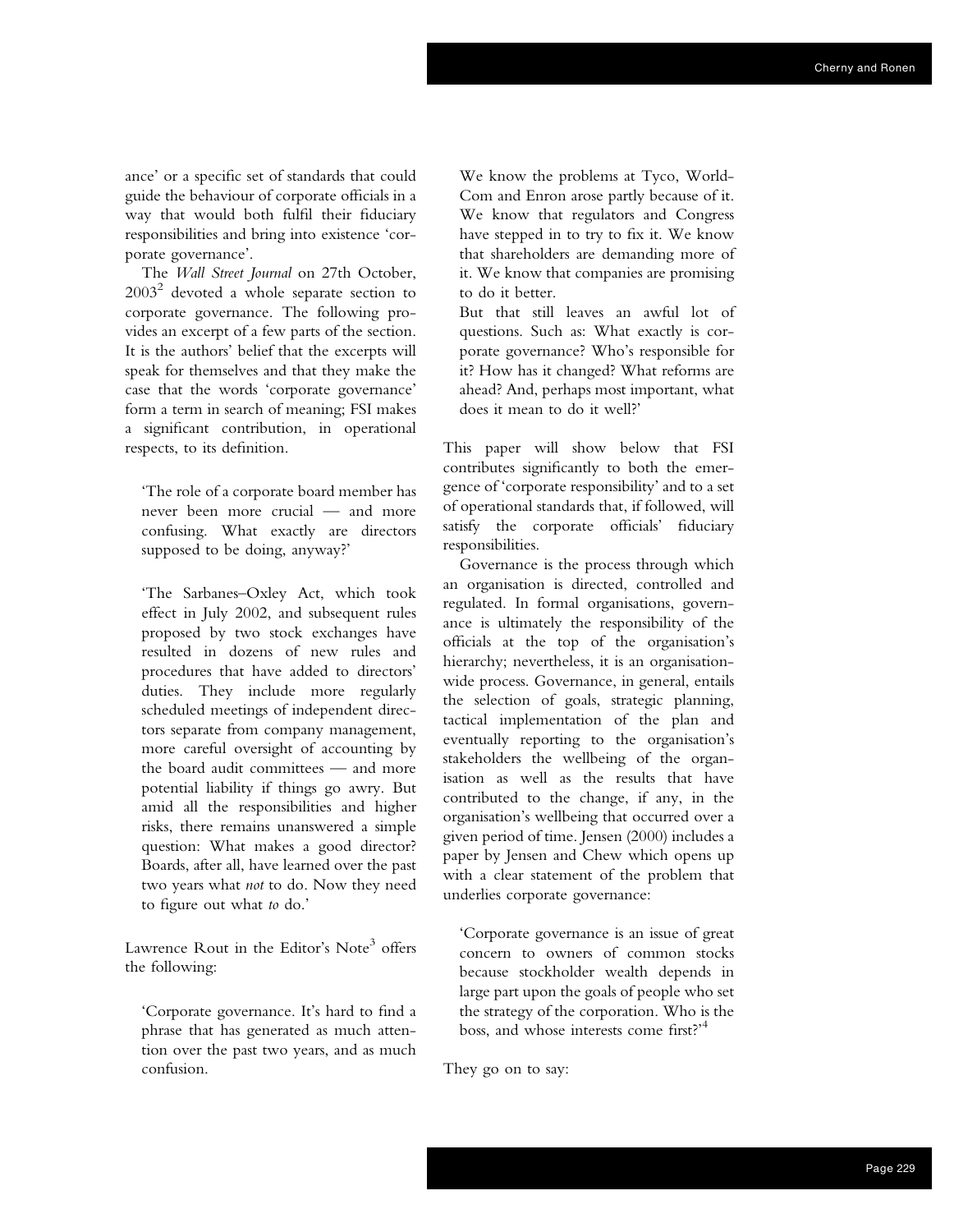'The objectives of corporate managers often conflict with those of shareholders who own the company. Laws and regulation enacted since the 1930s have effectively put most of the power in the hands of management, frequently at the expense of the interests of the owners of the corporation. At the same time boards of directors have tended to go along with management and to ignore the interests of the very party they were created to protect.'5

No one would want to perform the function of management in the absence of the ability to be held blameless for poor performance. Society, in exchange for the grant of blamelessness, has imposed on management the responsibility to act ethically and legally, and in the best interest of the enterprise's stakeholders. Nevertheless, this bargain carries with it certain risks of malfeasance on the part of management. This potential errant behaviour is in large part a consequence of the conflict of and divergence in interests that this kind of arrangement can produce. The best remedy for such a latent condition is relevant, timely and reliable information; it is easier said than done. The difficulty that arises is that the dissemination of complete information violates the organisation's need for secrecy that is a mainstay of preserving its competitive advantage. But more damaging are the incentives to hide information or, even worse, falsify information in a way that serves the selfish interests of management.

Having said that, an information regime can be established that satisfies the need for secrecy on the one hand and for adequate communication with the organisation's stakeholders on the other hand, while, at the same time, eliminating the incentives to misrepresent. It is the contention here that the governance system which includes FSI will satisfy society's requirement for adequate communicated information to stakeholders regarding the viability of their contingent

claims; the two dimensions that will be transmitted are the results for the reported period from the deployment of the entrusted resources and the implicit risk status of the deployed resources.

The sections below outline a comprehensive accounting model and the FSI system an auditor's and management's incentive model.

## COMPREHENSIVE ACCOUNTING SYSTEMS

The outline of a comprehensive accounting system begins with two fundamental assumptions:

- 1 Economic organisations are purposive open systems that have recurrent cycles of input, transformation and output of resources.
- 2 Accounting is the ex-post quantification of management's ex-ante decisions.

Accounting information is an essential component of an organisation's information mix. There are two types of accounting: decision (managerial) accounting and reporting (financial) accounting. These two types of accounting are not different in kind but represent different portions of an information continuum; in fact, financial accounting makes substantial use of information produced in the managerial accounting phase of the accounting information production process (eg cost of inventory). Similarly, management accounting articulates with financial accounting.

The selection of and use of information is determined by what is deemed to be relevant to a particular class of decision makers; accordingly, managerial accounting is generally idiosyncratic to a given organisation. Because financial accounting is geared to the organisation's outside constituencies, interorganisation comparability has been adopted as the guiding principle of financial accounting. This is presumably achieved through the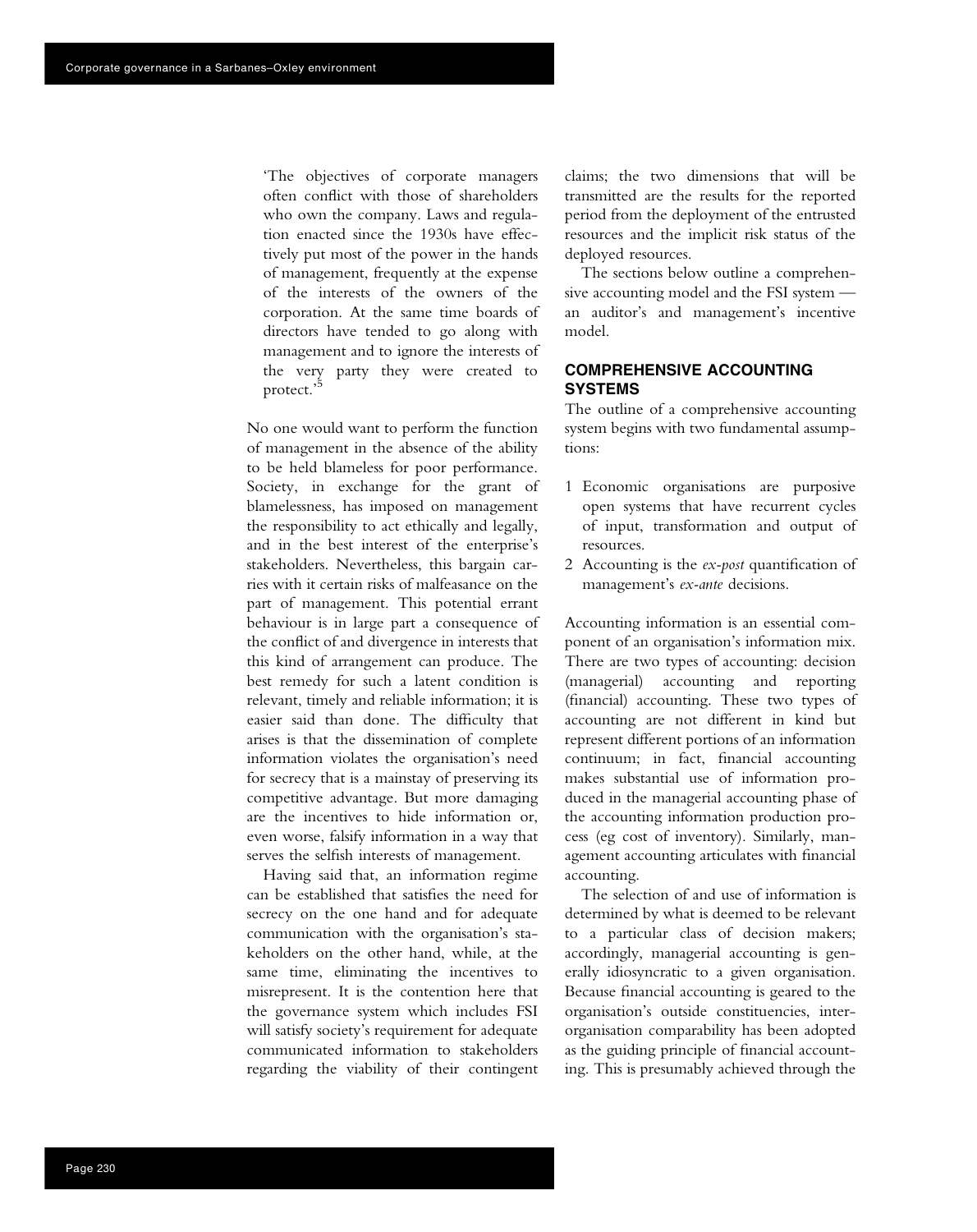adoption of financial accounting standards or generally accepted accounting principles (GAAP).

The most frequently issued GAAP-based financial statements are balance sheet, income statement, statement of cash flows and statement of shareholders' equity. Even though it is claimed by some that financial accounting is historical in nature, further examination would disclose that much of present day financial accounting entails the impounding of future known and estimated events. This being the case, it could be argued that financial accounting is either the future realisation of the past, or the past acting as a foundation of the future.

Given the centrality of information in the corporate governance process it is therefore critical that the data generating system and information conversion process produce relevant and reliable information; accounting information, for internal and external consumption, is a critical element in the information set. Furthermore, it is critical that management — the informer — has no incentives to misrepresent or omit relevant information. As discussed above, accounting is essentially a 'report card' of management.

### FINANCIAL STATEMENTS INSURANCE

In the arena of public companies, where outside capital providers are not privy to the inner workings of the enterprise, as it should be, there is a compelling need to inform them truthfully of the financial status (balance sheet) and performance (income statement) of the organisation. But this requirement raises an obvious conundrum: what is being asked is that management report on itself, which is by its very nature, setting aside malfeasance, inherently an act of subjectivity. Over time the resolution of this dilemma has taken two forms: independent, nonemployee members of the board of directors and independent outside auditors. It was assumed that independent directors would be the representatives of the outside stakeholders

— their 'eyes and ears' — assuring that the organisation was being operated responsibly, ie in accordance with management's public proclamations regarding the future direction of the organisation, and that the financial statements are a reasonably accurate reflection of the organisation's state and performance. Nevertheless, without some method of independently verifying the effectiveness of the data generating system and validity of the information conversion process their undertaking is a vacuous one. That brings into existence the independent outside auditor, the CPA. The responsibility is now shifted to the outside auditor to carry out, in significant part, the verification and validation functions of the board and the financial reporting to the outside stakeholders.

The current state of affairs between auditor and the organisation, even with the enactment of the Act, manifestly embodies a predicament for the auditor: the auditor is, for the most part, retained by and dependent on management. Without management's cooperation it is virtually impossible for the auditor to carry out his/her assignment. In terms of power, the auditor, in the present arrangement, is always in a weaker position  $vis-\hat{a}-vis$  management. This condition translates itself into the auditor being more accepting of management's assertions, claims, estimates and responses. Assuming that the auditor was of a mind to contest management, what is the auditor's recourse? Complaining to the audit committee may or may not work; in the end, if the auditor acquires a reputation as a stickler, the chances are that very few organisations would retain him/her in the future. On the other hand, management can reward a compliant auditor in different ways, not the least of which is allowing the auditor to expend less effort, thereby making the audit engagement more profitable. Of course, dangling a higher probability of renewed future engagements is a potential temptation. The problem for the auditor is that he/she does not have any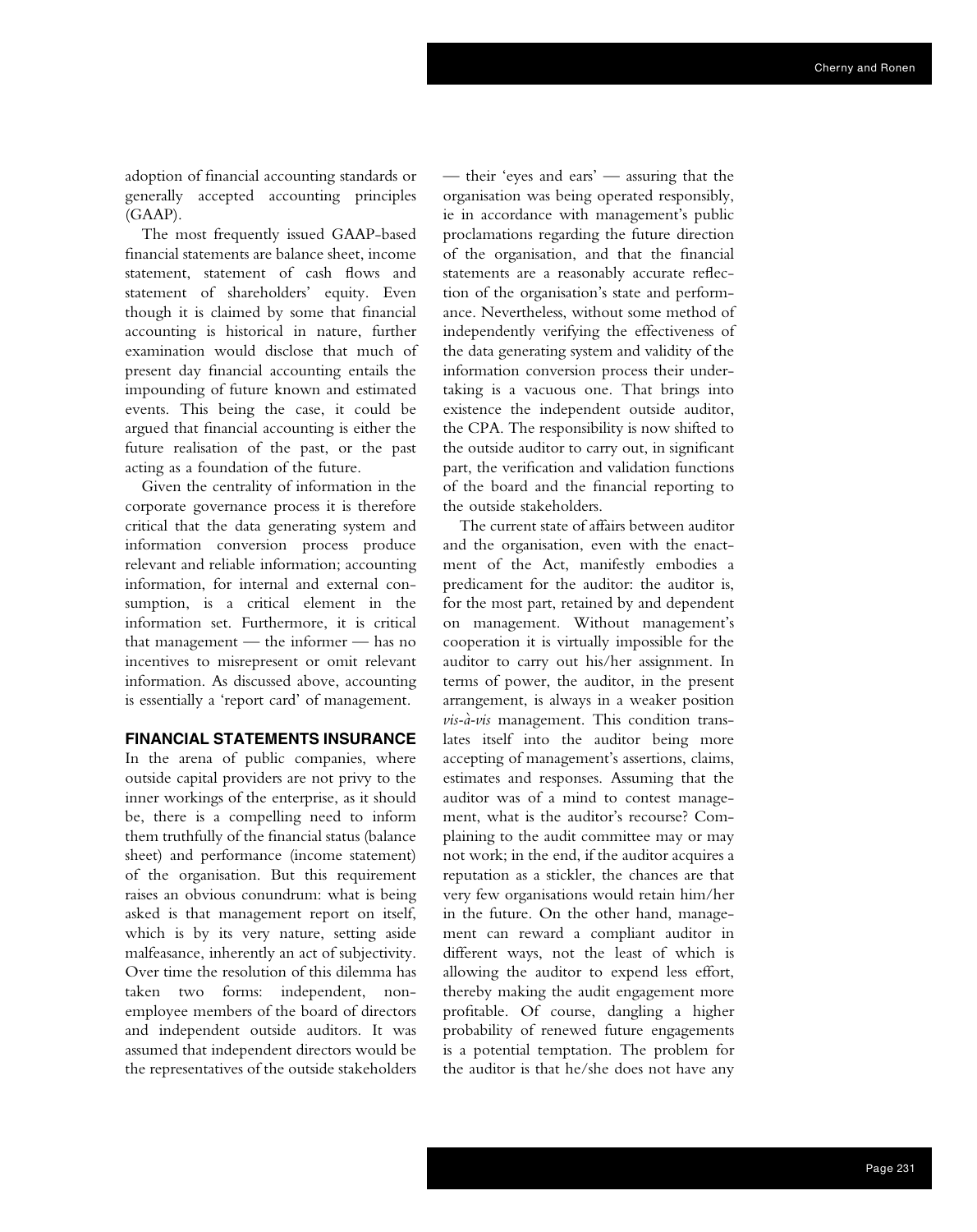levers to use either in regard to management or a 'go along' board of directors. FSI substantially alters the auditor's position in relation to both management and the board.

FSI is a system that causes a realignment of incentives for the auditor, the board of directors and management. As a general proposition, well-constructed incentives encompass the avoidance of undesirable consequences. The realignment of incentives is accomplished when instead of the organisation retaining the auditor it is the FSI carrier that hires the auditor to perform the audit. From this change in arrangement a whole host of consequences naturally flow. One form of FSI, which is referred to as 'exsurance', insures the shareholders against losses in the market value of their securities as a result of a material misrepresentation or omission (MM&O) in the organisation's financial statements. The other form of FSI compensates the organisation directly for the difference between financial statements, as issued, containing an MM&O, and the financial statements that subsequently are judged to be 'accurate'.

In the case of a public company the FSI acquisition process starts with the organisation requesting insurance proposals from FSI carriers. Thereafter, as part of the proxy process which takes place well in advance of the organisation's fiscal year end, the organisation asks the shareholders to vote on one of three propositions relative to FSI coverage: the maximum amount of available coverage and the related premium, an amount of coverage that is less than the maximum coverage that is being recommended by management and the related premium, and no coverage. The combination of maximum available coverage and related premium serves as a timely signal to the securities markets regarding the risk inherent in the organisation's financial statements. Clearly, an FSI carrier deeming an organisation's financial statements less risky, in terms of an MM&O, would be willing to provide a

greater amount of coverage at a lower premium.

It is important, at this point, to provide an explanation of the use of the word 'risk' in the context of audited financial statements. The AICPA, SAS47 (AU 312 02) 'Audit Risk and Materiality in Conducting the Audit', defines audit risk as: 'the risk that the auditor may unknowingly fail to appropriately modify his or her opinion on financial statements that contain a material misstatement'. The present authors explicitly add to that the risk of a material omission or misrepresentation that renders the statements misleading. The literature decomposes audit risk into inherent, control and detection risk.

Inherent risk is defined as: 'the likelihood of a misstatement existing in an account balance or class of transactions that would be material when aggregated with misstatement(s) in other accounts or classifications, assuming that there were no related controls'. There are many potential sources of inherent risk, such as valuations requiring sophisticated calculations and/or extrapolations of past trends, judgments that are sensitive to economic, competitive and technology factors, and the characteristics of the industry in which the organisation operates.

Control risk is defined as: 'the possibility of a misstatement occurring in an account balance or class of transactions that (1) could be material when aggregated with misstatements(s) in other balances or classes and (2) will not be prevented or detected on a timely basis by the entity's internal control'. Control risk can be thought of as the possibility that is intrinsic in any system that the system will fail because of inadequate design, new and unanticipated requirements, mechanical and/or human failure; systems can never be perfect. More importantly, the cost of achieving perfection, even if feasible, may exceed the benefit.

Detection risk is defined as: 'the risk that an auditor will conclude that a misstatement in an account balance or class of transactions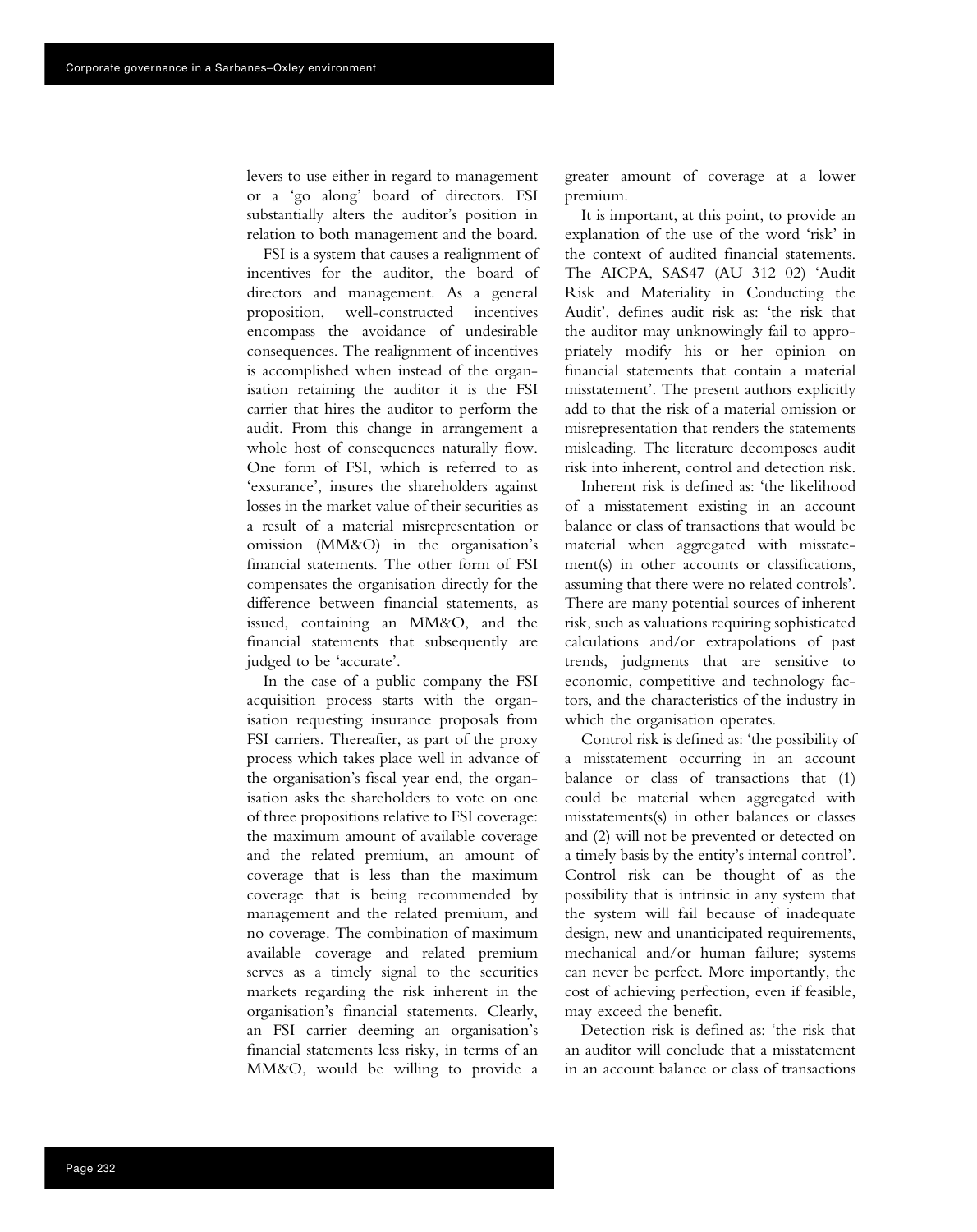that could be material (when aggregated with a misstatement in other accounts or classes) does not exist when, in fact, such a misstatement does exist'. Detection risk emanates from the fact that auditors rely on such techniques as sampling of data and judgments regarding inherent and control risks.

In the world of auditing, audit risk and quantity and quality of evidence are inversely related. The second standard of fieldwork, AICPA, SAS1 (AU Section 150), requires that the auditor obtain sufficient evidence as a reasonable basis for the conclusion expressed in the attestation report. The factors that influence the auditor's evidence gathering include: materiality, risk, size and characteristics of data populations. The characteristics of the evidence that the auditor seeks include: relevance, source, timeliness and objectivity.

The amount of FSI coverage and related premium impound the audit risk and the quantity and quality of available evidence. FSI makes explicit what is concealed in the current audit environment. The maximum coverage and related premium is information (provided by FSI) that can be viewed as a surrogate measure of the overall riskiness of the enterprise's financial reports, giving the financial statements user an additional dimension of information to factor into his or her decision, an externally directed aspect of corporate governance. With regard to the internal requirement, this information serves as a signal to the board and management that has to be evaluated in terms of what, if any, changes are required.

It could be hypothesised that capital markets would reward organisations that purchase FSI by increasing the market price of their securities and reducing their cost of capital. This benefit flows from a reduction in audit risk because of the insurance against MM&O, and by virtue of the additional credible public information on which to make a decision.

It is claimed that FSI increases audit quality through the realignment of incentives by way of having the auditor retained by the FSI carrier. The basis for this assertion is the shift in the auditor's self interest. In the current audit environment the auditor is subject to currying favour with each and every client; this is only natural. In the FSI environment, being hired by the FSI carrier, the auditor's currying focus is redirected to the carrier. This follows from an obvious supposition: the FSI carrier represents many audit engagements, and in aggregate the fees from all of these engagements far outweighs the fee from any one engagement. So, an auditor who does not protect the carrier's interests would be jeopardising his/her continuing retention by the carrier.

In the simplest of ways, auditing can be characterised as the exercise of judgment. In the world of auditing the currying of favour takes the form of the exercise of judgment in regard to the selection of what to audit, of how to audit a given account balance or class of transactions, the sufficiency of evidence, the interpretation of the evidence and the following up on matters that could be construed as problematic. Audit quality can be viewed as the result of the exercise of professional scepticism.

The AICPA, in a statement of auditing standards (SAS 1), describes professional scepticism as 'an attitude that includes a questioning mind and a critical assessment of audit evidence'. Because the accounting process involves numerous estimates and judgments, which may or may not be realised in future periods, the best the auditor can do is gather sufficient and convincing evidence that is persuasive. It naturally follows that the more material an item is in the financial statement and the more the value of the item is susceptible to not being fully realised in the future because of the uncertainties that surround it, the greater the need for the auditor to gather evidence to reduce the uncertainty to a level that falls within the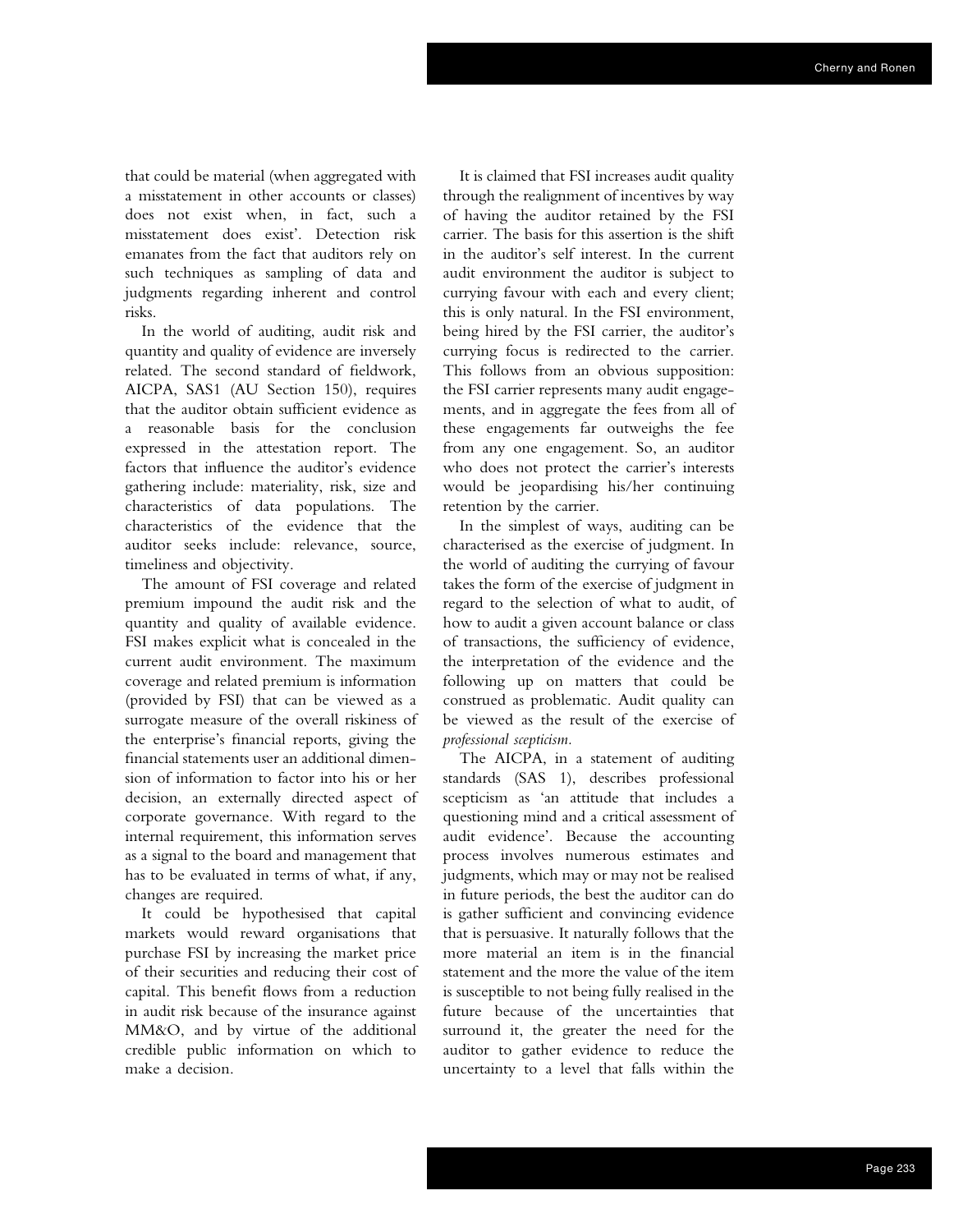range that would be deemed an acceptable audit risk.

Clearly, improved audit quality is consistent with good corporate governance. In the case of FSI, the carrier's interests and the outside stakeholders' interests are congruent; both will be harmed in the event that the financial statements are materially misleading because of material misstatements or omissions. The improvement in audit quality and information signalling the organisation's state, strength and weakness equip the individuals responsible for corporate governance, that is, the board of directors — the representatives of the shareholders — to carry out their duties.

It can be shown that the total cost of FSI insurance and audit fee, under reasonable conditions, does not exceed current costs to the organisation. With the additional benefits of lower capital costs and the willingness of some stakeholders, for example resource suppliers on credit, to do business with the organisation, economically speaking, FSI is a positive sum game for the organisation, FSI carrier, auditor, stakeholders and capital markets.

In an effort to provide greater insight into FSI, this paper will describe in somewhat greater detail the FSI acquisition process and the benefits to carrier, auditor, capital markets and the insured (organisation).

The FSI acquisition process starts when the potential insured makes a request for a proposal from one or more FSI carriers. The response of the request could either be a declination or a proposal that contains the carrier's offer in terms of the maximum amount of coverage and the related premium and — if requested — an offer for a lesser amount of coverage and the related premium. As noted earlier, these activities occur prior to the distribution of the organisation's proxy statement that currently includes the appointment of the outside auditor. In the FSI framework, there would be the additional item to be voted on, the acquisition of

FSI. This circumstance transmits to the voting shareholders and the capital markets a very important piece of information regarding management and the organisation. This signal is the result of a thorough evaluation by the FSI carrier. As part of the FSI carrier's underwriting process, the carrier would examine and evaluate a whole range of items and issues in an effort to limit its potential losses. At the same time, as is the case in any line of insurance, the carrier accepts some amount of exposure, if it did not it would never write any policies. In a competitive market, insurance carriers arrive at an equilibrium of risk and reward tradeoff.

The areas of interest to the FSI carrier's underwriting include an analysis and evaluation of such items and matters as:

- 1 The nature, age, size and operating structure of the organisation.
- 2 The reputation, integrity and operating philosophy of the organisation's management and its goals and objectives.
- 3 The organisation's control environment and significant management and accounting policies.
- 4 The organisation's accounting system and control procedures, the financial state and prior operating results.
- 5 And whatever else is relevant in the circumstance.

The FSI carrier's aim is to acquire a sense and feel for all of the aspects of the organisation as a basis for making a risk assessment. Ultimately, the carrier's assessment is summarised in its proposal. It could be seen that in regard to the potential of an audit failure, the carrier and the organisation's stakeholders' interests coincide. Moreover, the information impounded in the carrier's proposal is, besides being timely, far more informative to shareholders in terms of the risks associated with their ability to estimate the future returns on their investment. Clearly, audit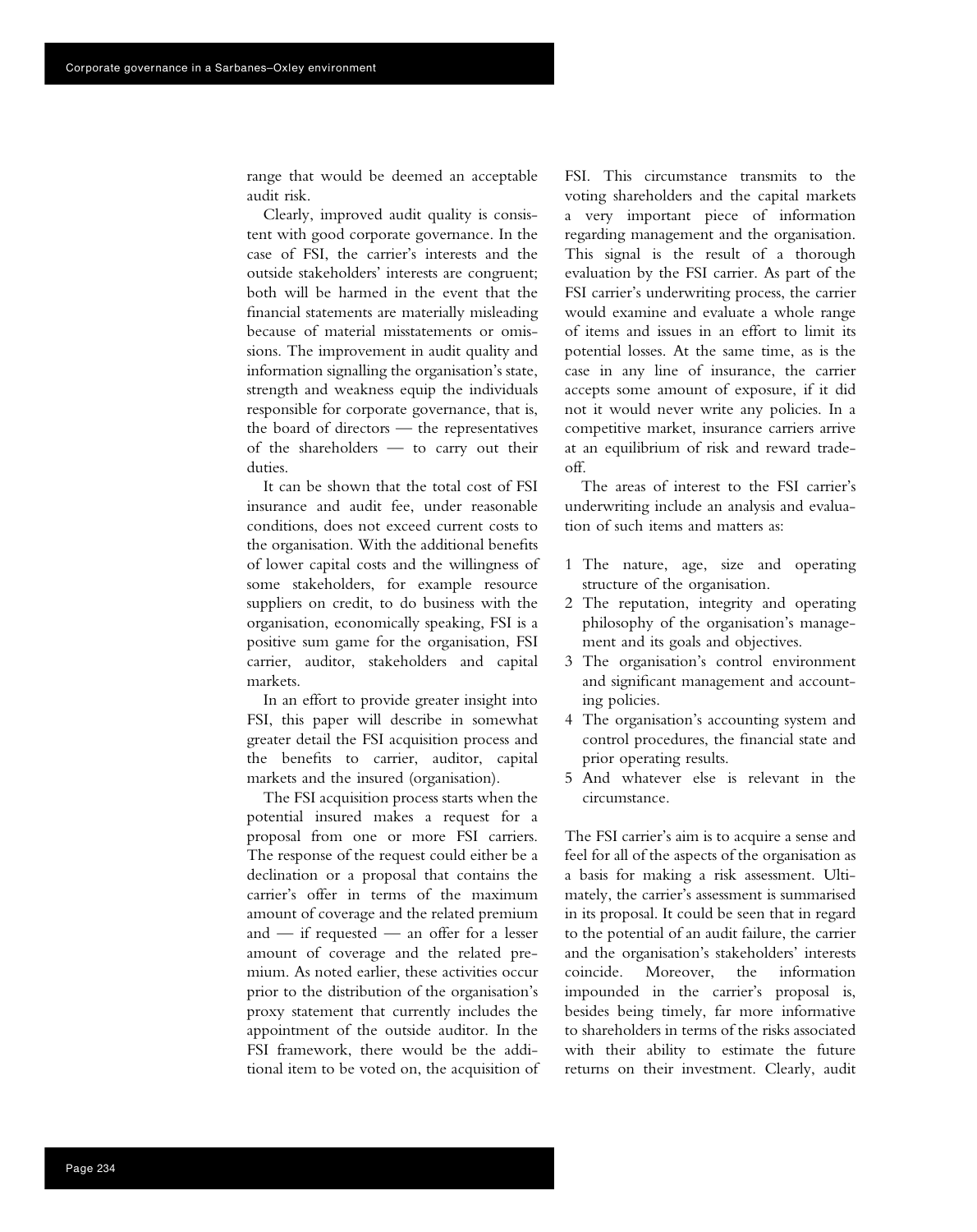failure risk and the risk of misassessing the return on investment are very much related. The carrier, most assuredly, would include in its calculation some measure of the organisation's prospects for future success. This follows from at least two reasons. First, since, as mentioned above, modern financial statements substantially reflect estimates of an organisation's future and, secondly, a review of the recent 'audit failures' reported in the press suggests that unsuccessful organisations tend to throw caution to the wind and engage in actions that could be detrimental to both the carrier and the organisation's stakeholders.

The carrier's review would be undertaken by an independent group (ROAR) that has a range of responsibilities — to review, oversee and rate. ROAR has two rating functions. First, it assesses the competence and capabilities of auditing firms. Before an FSI carrier retains an auditing firm for a particular audit engagement, the firm has to have passed muster across a range of dimensions, eg audit methodology, quality of staff and supervision, technology support (computerised auditing systems), experience, continuing professional education of staff and supervisors and industry knowledge. Secondly, ROAR is the means through which the FSI carrier gathers the necessary knowledge of the potential insured, as described previously. After the potential insured comes to an agreement with the FSI carrier, ROAR and the selected auditing firm come to an agreement as to the nature and scope of the audit. Thereafter it is ROAR's responsibility to oversee and review, as deemed necessary, the auditing firm's efforts and final product — this activity could be seen as a peer review that is conducted prior to the issuance of the auditor's report. The FSI will only issue the policy in the event that the auditor is prepared to render a clean opinion. In addition, the auditor's report will contain a paragraph describing the amount and conditions, if any, of the coverage.

Because of the importance and variety of ROAR's responsibilities, it will gather under its banner all of the requisite capabilities it will need to fulfil its charge. Its expertise will be recruited from the external and internal auditing ranks, industry, academia and the legal community; whatever is necessary to carry out its important responsibility, it will retain; ROAR can be thought of as a Standard and Poor's in the auditing world.

In the FSI framework the auditor's perspective, as discussed previously, shifts to protecting the carrier's interest in contrast to identifying with the client and its management. In the current arrangement, the auditor can be thought of as suffering from the 'Stockholm syndrome' wherein the captive identifies with his or her captors. Setting aside the issue of economic incentives, it is clear that in the FSI regime the auditor's psychological dilemma — that of being caught between the auditor's professional responsibilities and training and the need to ingratiate him/herself with the client — is dissolved. This has more than a trivial impact on the auditor. Currently, auditors compete against other auditors principally on the basis of price; this causes auditors to cut corners to be profitable. In the FSI structure the auditor will compete on the basis of competence and capabilities; it is in the auditor's interest to be professional and well trained. The demand for auditor excellence from FSI carriers will have a positive effect on the auditing profession as a whole. The pressure from FSI carriers should cause auditing firms and others to invest in developing new audit approaches and methods, ultimately continually raising the quality of auditing. An analogy can be drawn between the impact that automobile insurance companies, through their Automobile Safety Institute, had on auto safety, and the future quality of audits; the free market has always been a great motivator of innovation.

Capital markets allocate financial capital to those applications that in the market partici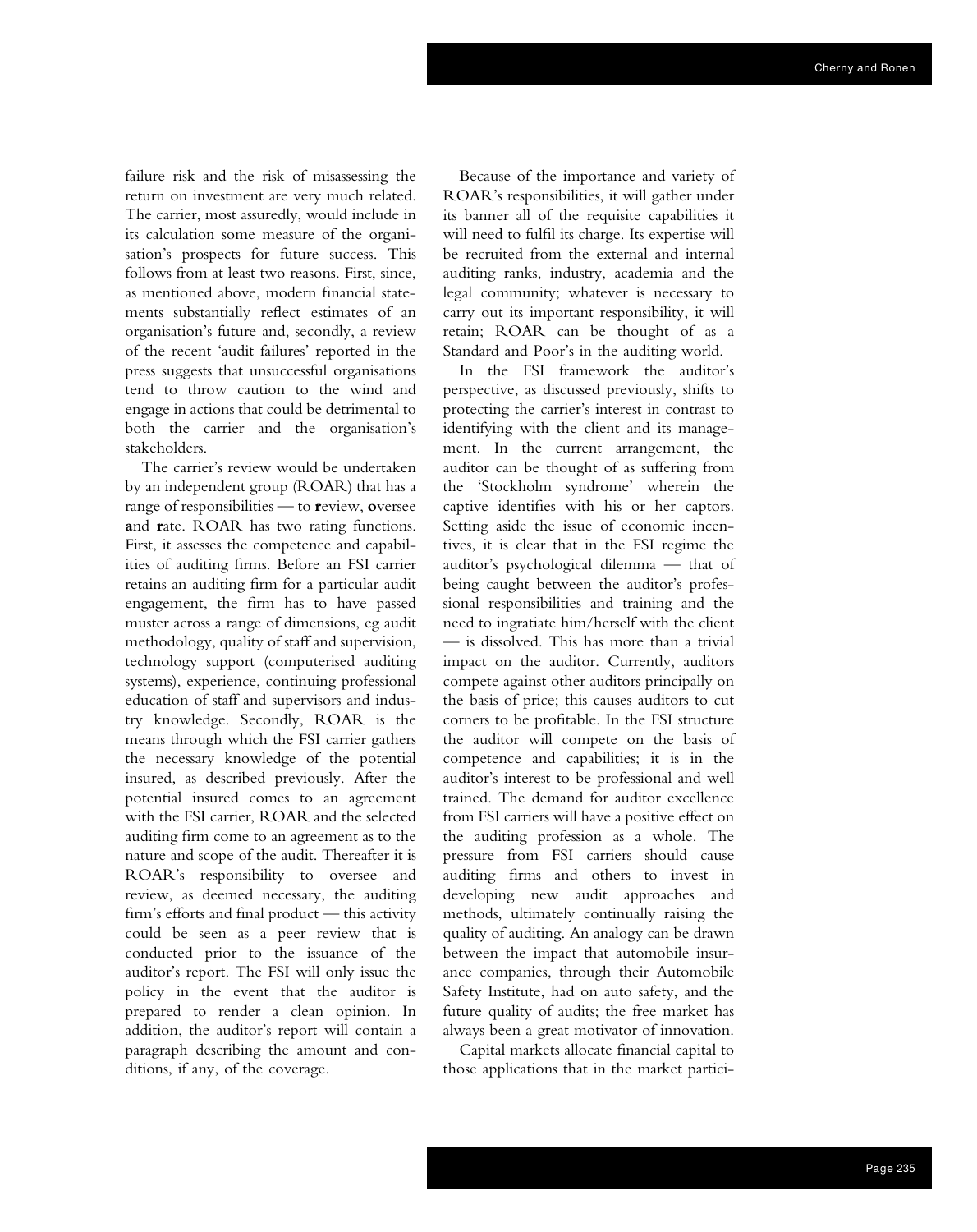pants' judgment provide the greatest return with the lowest associated risk. Market participants arrive at their decisions through the evaluation of information. Risk is represented in the finance literature in summary measures such as the variance, skewness or covariance characterising the probability distribution of future returns. Impounded in the risk measures is the risk of an audit failure. This risk can best be thought of as the probability of misstating an entity's financial condition and performance for a reported period. By eliminating or substantially reducing the likelihood of an audit failure, the moments of the probability distribution shift in a way that can have an impact on the investor's decision. The shift is a result of the additional available public information. Counteracting the remaining perceived audit failure risk is the amount of FSI insurance covering the financial statements. At the end of the day FSI makes the allocation of resources more efficient and effective.

Ultimately, it is the 'insured' that has to perceive a benefit from the acquisition of FSI. The 'insured' benefits in a number of ways. One way is through the lower cost of capital brought about either by being charged lower interest rates on its debt, or by raising equity capital through the sale of stock at higher prices. Besides the cost of capital benefit, there are such benefits as the imprimatur of the FSI carrier, the willingness of suppliers to extend credit possibly at lower prices because of the improvement in the collectibility of its receivable, and the favourable message that FSI sends out to such stakeholders as customers and employees.

Lastly and very significantly it is the behaviour of management that is the central focus of the Act, but from a social cost perspective it could be argued that it is highly inefficient. It is not too much of a stretch to say that, for the most part, managements and auditors across the public company landscape

conduct themselves in a responsible and forthright manner. That being accepted, the imposition by the Act, across the board, of costly requirements in an effort to impede the relatively few misbehaviours is clearly a spreading of an uneconomic burden.

In the 10th February, 2004 edition of the Wall Street Journal<sup> $6$ </sup> there is a front page article entitled 'Companies Complain about Cost of Corporate-Governance Rules'. The article goes on to say:

'Some US companies are complaining that new rules aimed at improving corporate accountability will cost them in dollars and in time this year.

Most of the rules stem from the 2002 Sarbanes–Oxley Act, which Congress enacted to beef up corporate governance in the aftermath of accounting fraud uncovered at Enron Corp., WorldCom Inc. and elsewhere.

Congress and the Securities and Exchange Commission have imposed additional regulations that are just now starting to hit bottom lines. The changes are aimed at toughening corporate accountability to restore investor confidence. Advocates say they will help companies avoid costly problems down the road.'

The argument that the advocates present, namely, that it 'will help companies avoid costly problems down the road' does not wash. If the present authors' reading of the historical record is valid, ie that it is only a very small percentage of public companies that engage in 'cooking the books', then it does not follow, as the advocates claim, that the overwhelming number of responsible public companies and their shareholders should be burdened with a wasteful cost so that the few will be deterred from engaging in fraudulent activities. From a social cost point of view, an effective system should cause only those organisations that are